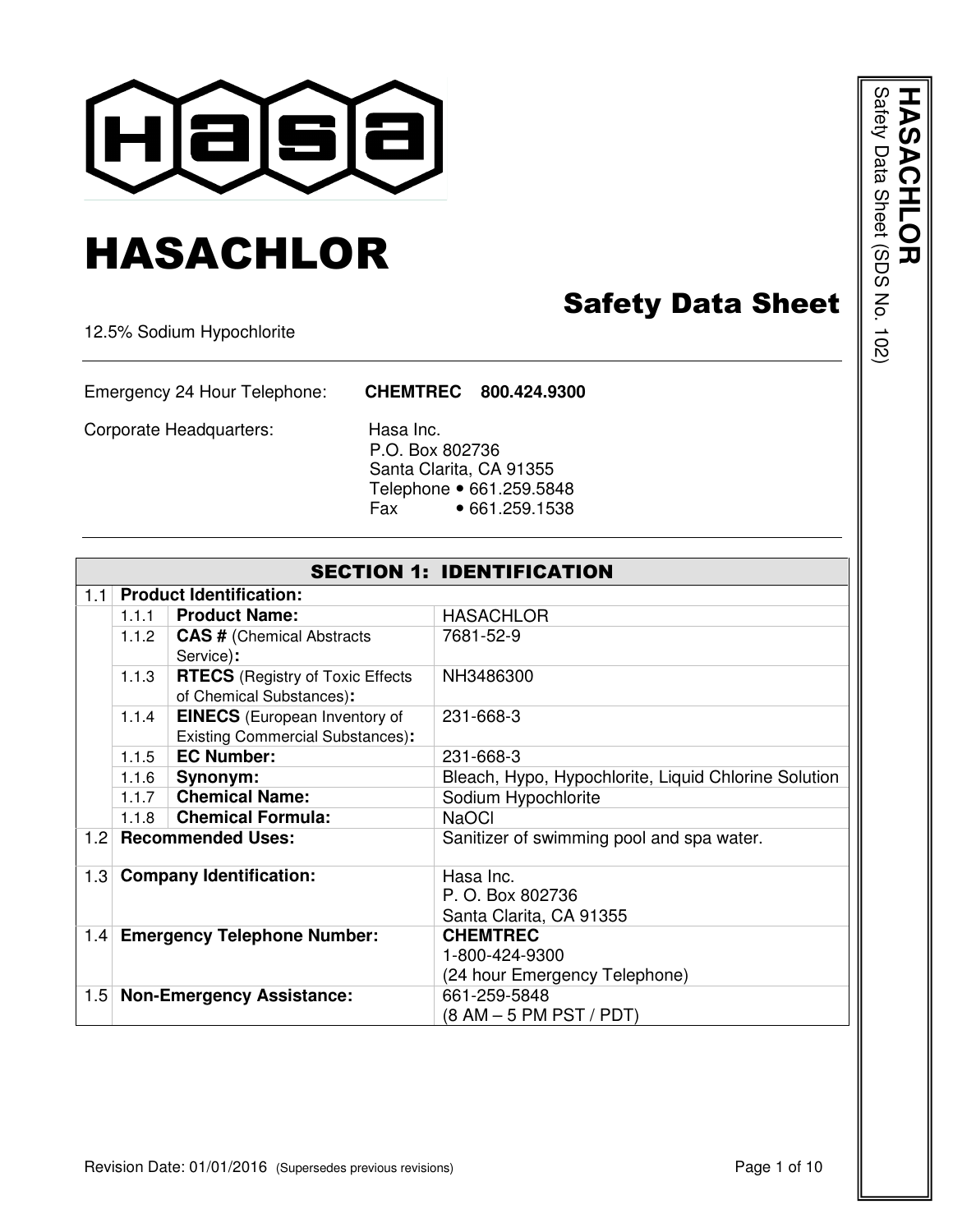|                                       | <b>SECTION 2: HAZARD(S) IDENTIFICATION</b>                                                                                                                                                                                                                            |               |                             |                               |
|---------------------------------------|-----------------------------------------------------------------------------------------------------------------------------------------------------------------------------------------------------------------------------------------------------------------------|---------------|-----------------------------|-------------------------------|
| <b>HEALTH HAZARD</b>                  | Skin corrosion / irritation:                                                                                                                                                                                                                                          |               | Category 1                  |                               |
|                                       | Serious Eye damage / Eye<br>Irritation                                                                                                                                                                                                                                |               | Category 1                  |                               |
|                                       | Specific target organ toxicity,<br>single exposure                                                                                                                                                                                                                    |               | irritation)                 | Category 3 (respiratory tract |
| <b>ENVIRONMENTAL</b><br><b>HAZARD</b> | Hazardous to the aquatic<br>environment, acute hazard                                                                                                                                                                                                                 |               | Category 1                  |                               |
| <b>PHYSICAL HAZARD</b>                | Corrosive to metals.                                                                                                                                                                                                                                                  |               | Category 1                  |                               |
| <b>SYMBOLS</b>                        |                                                                                                                                                                                                                                                                       |               |                             |                               |
| <b>SIGNAL WORD</b>                    |                                                                                                                                                                                                                                                                       | <b>DANGER</b> |                             |                               |
| <b>HAZARD</b>                         | May be corrosive to metals. Causes severe skin burns and eye                                                                                                                                                                                                          |               |                             |                               |
| <b>STATEMENT</b>                      | damage. May cause respiratory irritation. Very toxic to aquatic life.                                                                                                                                                                                                 |               |                             |                               |
| <b>PRECAUTIONARY</b>                  | <b>Prevention</b>                                                                                                                                                                                                                                                     |               |                             |                               |
| <b>STATEMENT</b>                      | Wear protective gloves/protective clothing/eye protection/face<br>protection. Do not breathe mist or vapor. Use only outdoors or in a well-<br>ventilated area. Wash thoroughly after handling. Keep only in original<br>container. Avoid release to the environment. |               |                             |                               |
|                                       | <b>Response</b>                                                                                                                                                                                                                                                       |               |                             |                               |
|                                       | If swallowed: Rinse mouth. Do NOT induce vomiting.<br>If inhaled: Remove person to fresh air and keep comfortable for<br>breathing.<br>If on skin (or hair): Take off immediately all contaminated clothing.                                                          |               |                             |                               |
|                                       | Rinse skin with water/shower. If in eyes: Rinse cautiously with water for<br>several minutes. Remove contact lenses, if present and easy to do.<br>Continue rinsing. Immediately call a poison center/doctor. Wash<br>contaminated clothing before reuse.             |               |                             |                               |
|                                       | Absorb spillage to prevent material damage. Collect spillage.                                                                                                                                                                                                         |               |                             |                               |
|                                       |                                                                                                                                                                                                                                                                       |               | <b>Storage and Disposal</b> |                               |
|                                       | Store in a well-ventilated place. Keep container tightly closed. Store                                                                                                                                                                                                |               |                             |                               |
|                                       | locked up. Store in corrosive resistant container.<br>Dispose of container/contents in accordance with local, regional,                                                                                                                                               |               |                             |                               |
|                                       | national, international regulations as specified.                                                                                                                                                                                                                     |               |                             |                               |

|     | <b>SECTION 3: COMPOSITION INFORMATION ON INGREDIENTS</b>    |               |           |         |  |
|-----|-------------------------------------------------------------|---------------|-----------|---------|--|
|     | <b>CAS No.</b><br>Weight %<br>Ingredient<br><b>Synonyms</b> |               |           |         |  |
| 3.1 | Sodium Hypochlorite                                         | <b>Bleach</b> | 7681-52-9 | 12.5%   |  |
| 3.2 | Sodium Hydroxide                                            | Caustic Soda  | 1310-73-2 | $0.2\%$ |  |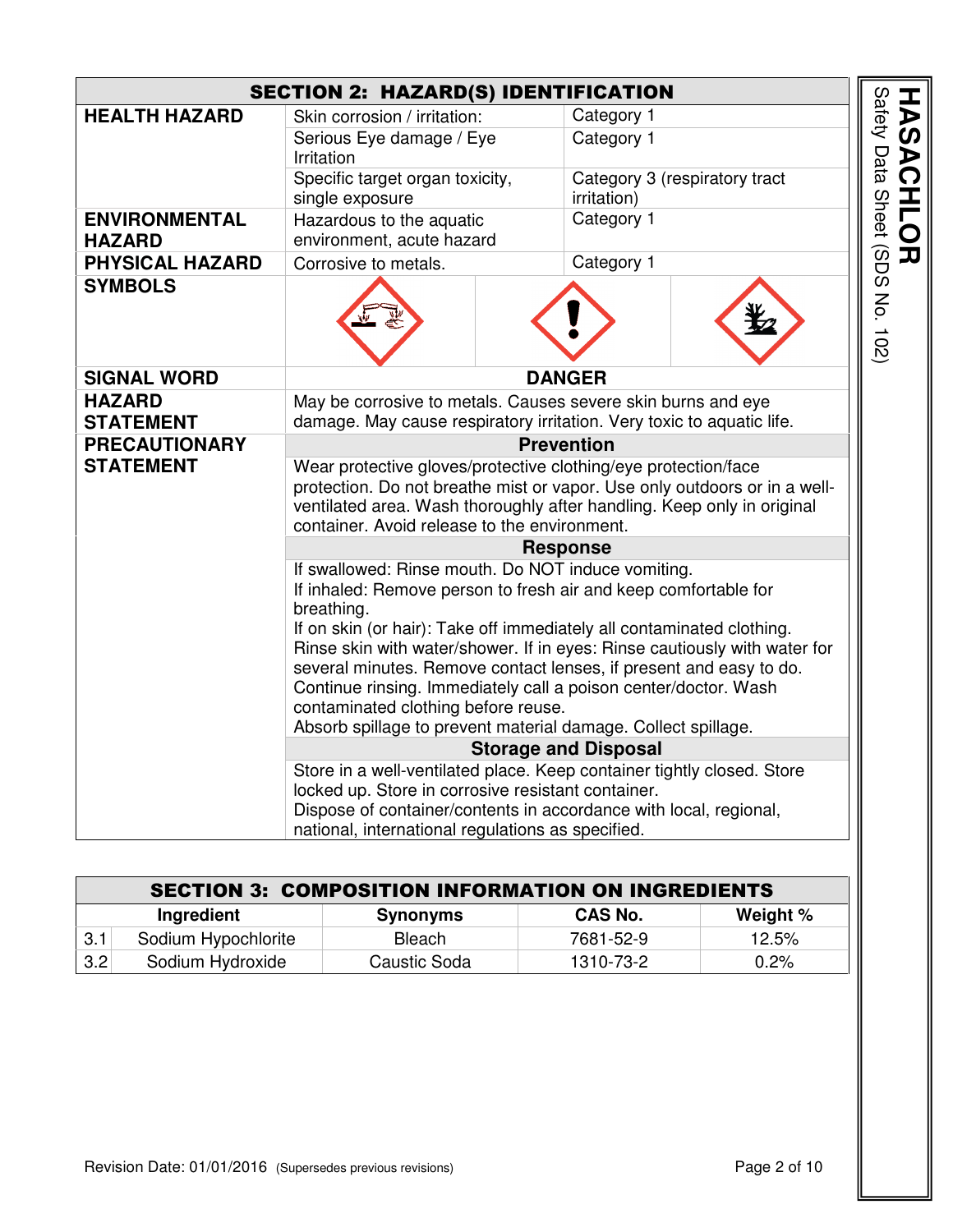|     |                      | <b>SECTION 4: FIRST AID MEASURES</b>                                                            |
|-----|----------------------|-------------------------------------------------------------------------------------------------|
| 4.1 | <b>IF IN EYES</b>    | . Hold eye open and rinse slowly and gently with water for 15-20 minutes.                       |
|     |                      | • Remove contact lenses, if present, after the first 5 minutes, then continue                   |
|     |                      | rinsing eye.                                                                                    |
|     |                      | • Call a poison control center or doctor for treatment advice.                                  |
| 4.2 | <b>IF ON SKIN OR</b> | • Take off contaminated clothing.                                                               |
|     | <b>CLOTHING</b>      | • Rinse skin immediately with plenty of water for 15-20 minutes.                                |
|     |                      | . Call a poison control center or doctor for treatment advice.                                  |
| 4.3 | <b>IF INHALED</b>    | • Move person to fresh air.                                                                     |
|     |                      | . If person is not breathing, call 911 or an ambulance, then give artificial                    |
|     |                      | respiration, preferably mouth-to-mouth if possible.                                             |
|     |                      | • Call a poison control center or doctor for further treatment advice.                          |
| 4.4 | <b>IF SWALLOWED</b>  | . Call a poison control center or doctor immediately for treatment advice.                      |
|     |                      | • Have person sip a glass of water if able to swallow.                                          |
|     |                      | • Do not induce vomiting unless told to do so by a poison control center or                     |
|     |                      | doctor.                                                                                         |
|     |                      | • Do not give anything by mouth to an unconscious person.                                       |
|     |                      | <b>HOT LINE NUMBER</b>                                                                          |
|     |                      | Have the product container or label with you when calling a poison control center or doctor, or |
|     |                      | going for treatment. You may also contact 1-800-424-9300 for emergency medical treatment        |
|     | information.         |                                                                                                 |
|     |                      | <b>NOTE TO PHYSICIAN</b>                                                                        |
|     |                      |                                                                                                 |

Probable mucosal damage may contraindicate the use of gastric lavage.

|     |       |                                              | <b>SECTION 5: FIRE FIGHTING MEASURES</b>                                                                                     |
|-----|-------|----------------------------------------------|------------------------------------------------------------------------------------------------------------------------------|
| 5.1 |       | <b>Flash Point:</b>                          | Not applicable.                                                                                                              |
| 5.2 |       | <b>Flammability:</b>                         | Nonflammable and noncombustible.                                                                                             |
| 5.3 |       | <b>Auto-Ignition Temperature:</b>            | Not applicable.                                                                                                              |
| 5.4 |       | <b>Products of Combustion:</b>               | Not pertinent.                                                                                                               |
| 5.5 |       | <b>Fire Hazards:</b>                         | May decompose, generating irritating chlorine gas.                                                                           |
| 5.6 |       | <b>Explosion Hazards:</b>                    | Not explosive.                                                                                                               |
| 5.7 |       | <b>Fire Fighting Media and Instructions:</b> |                                                                                                                              |
|     | 5.7.1 | <b>Extinguishing Media:</b>                  | Water fog. Foam. Dry chemical powder. Carbon<br>dioxide.                                                                     |
|     | 5.7.2 | <b>Small Fires:</b>                          | Use carbon dioxide, or water spray.                                                                                          |
|     | 5.7.3 | <b>Large Fires:</b>                          | Use flooding quantities of water as fog.                                                                                     |
| 5.8 |       | <b>Special Remarks on Fire Hazards:</b>      | Do not use Mono Ammonium Phosphate (MAP) fire<br>extinguishers. Such use may cause explosion with<br>release of toxic gases. |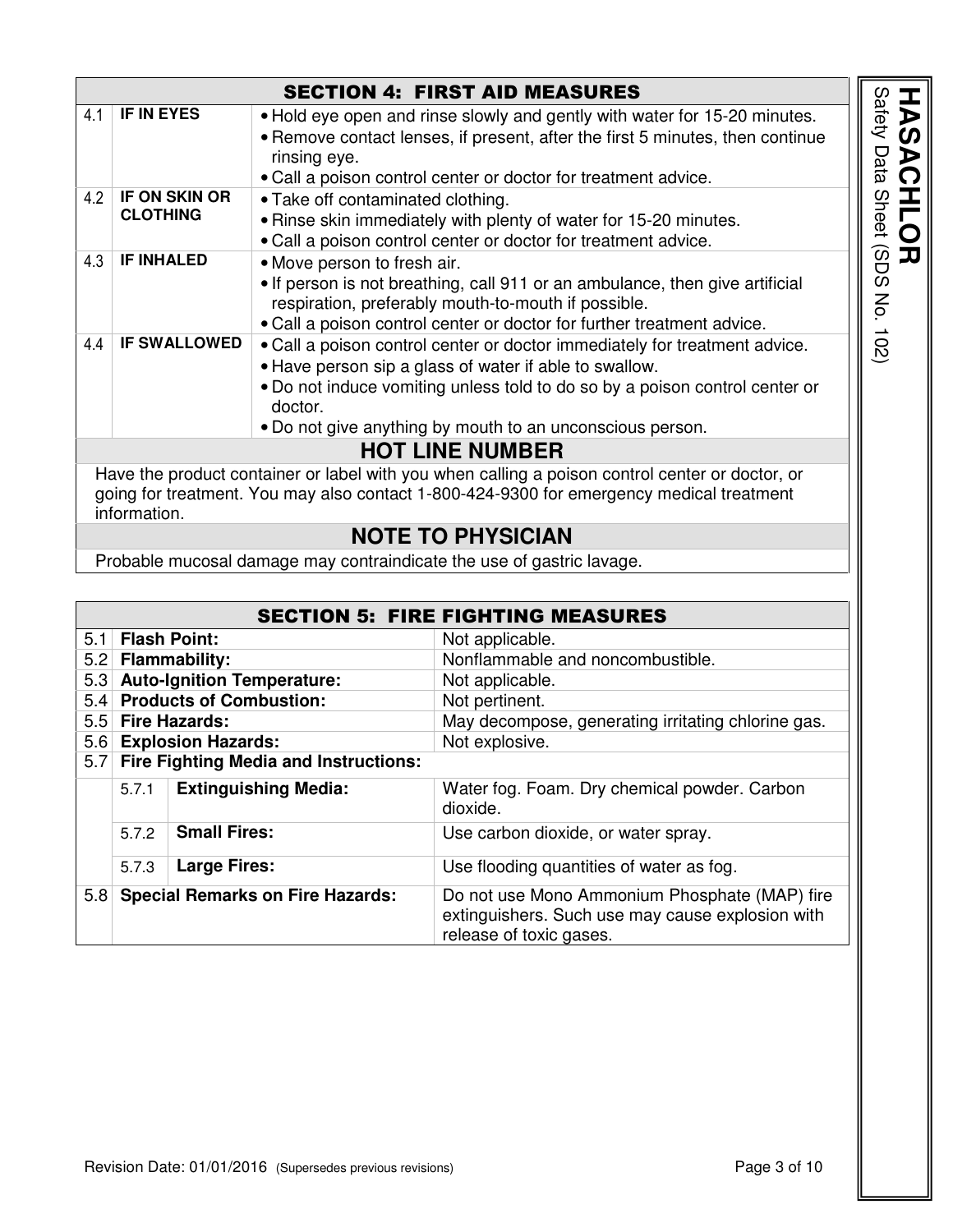#### SECTION 6: ACCIDENTAL RELEASE MEASURES

| 6.1 | <b>Small Spill:</b>                                                                                                      | Wipe up with absorbent material (e.g. cloth, fleece). Clean surface<br>thoroughly to remove residual contamination.                                                                                                                                                                                                                                                                  |
|-----|--------------------------------------------------------------------------------------------------------------------------|--------------------------------------------------------------------------------------------------------------------------------------------------------------------------------------------------------------------------------------------------------------------------------------------------------------------------------------------------------------------------------------|
| 6.2 | Large Spill:                                                                                                             | Stop the flow of material, if this is without risk. Dike the spilled material,<br>where this is possible. Absorb in vermiculite, dry sand or earth and place<br>into containers. Following product recovery, flush area with water.<br>Never return spills in original containers for re-use. For waste disposal, see<br>Section 13 of the SDS.                                      |
| 6.3 | <b>Personal</b><br>Precautions,<br><b>Protective</b><br><b>Equipment &amp;</b><br><b>Emergency</b><br><b>Procedures:</b> | Keep unnecessary personnel away. Wear appropriate personal protective<br>equipment. Do not touch damaged containers or spilled material unless<br>wearing appropriate protective clothing.<br>Absorb spillage to prevent material damage. Local authorities should be<br>advised if significant spillages cannot be contained. For personal<br>protection, see Section 8 of the SDS. |
| 6.4 | <b>Environmental</b>                                                                                                     | Do not discharge into drains, water courses or onto the ground.                                                                                                                                                                                                                                                                                                                      |
|     | <b>Precautions:</b>                                                                                                      | Environmental manager must be informed of all major releases.                                                                                                                                                                                                                                                                                                                        |

|     |                                    | <b>SECTION 7: HANDLING AND STORAGE</b>                                                                                                                                                                                                                                                                                                                                                                                                                                                                                                                                                     |
|-----|------------------------------------|--------------------------------------------------------------------------------------------------------------------------------------------------------------------------------------------------------------------------------------------------------------------------------------------------------------------------------------------------------------------------------------------------------------------------------------------------------------------------------------------------------------------------------------------------------------------------------------------|
| 7.1 | Handling:                          | Avoid contact with skin or eyes.<br>$\bullet$<br>Do not ingest.<br>$\bullet$<br>Avoid inhalation of vapor or mist.<br>Wear protective equipment if necessary.<br>Mix only with water in accordance with label directions.<br>$\bullet$<br>Mixing this product with ammonia, acids, detergents, etc or with organic<br>$\bullet$<br>materials, e.g. feces, urine, etc. will release chlorine gas, which is<br>irritating to eyes, lungs, and mucous membranes.                                                                                                                              |
| 7.2 | <b>Hygiene</b><br><b>Measures:</b> | Wash thoroughly with soap and water after handling and before eating,<br>$\bullet$<br>drinking, chewing gum, using tobacco, or using the toilet.<br>While handling this product, avoid eating, drinking or smoking.                                                                                                                                                                                                                                                                                                                                                                        |
| 7.3 | Storage:                           | Do not freeze.<br>$\bullet$<br>Store in a cool, shaded outdoor area.<br>$\bullet$<br>Inside storage should be in a cool, dry, well-ventilated area.<br>٠<br>To maintain hypochlorite strength, do not store in direct or heated indoor<br>$\bullet$<br>areas.<br>Keep in original vented container.<br>Keep container closed when not in use.<br>$\bullet$<br>Do not store adjacent to chemicals that may react if spillage occurs.<br>$\bullet$<br>If closed containers become heated, vent to release decomposition<br>$\bullet$<br>products (mainly oxygen under normal decomposition). |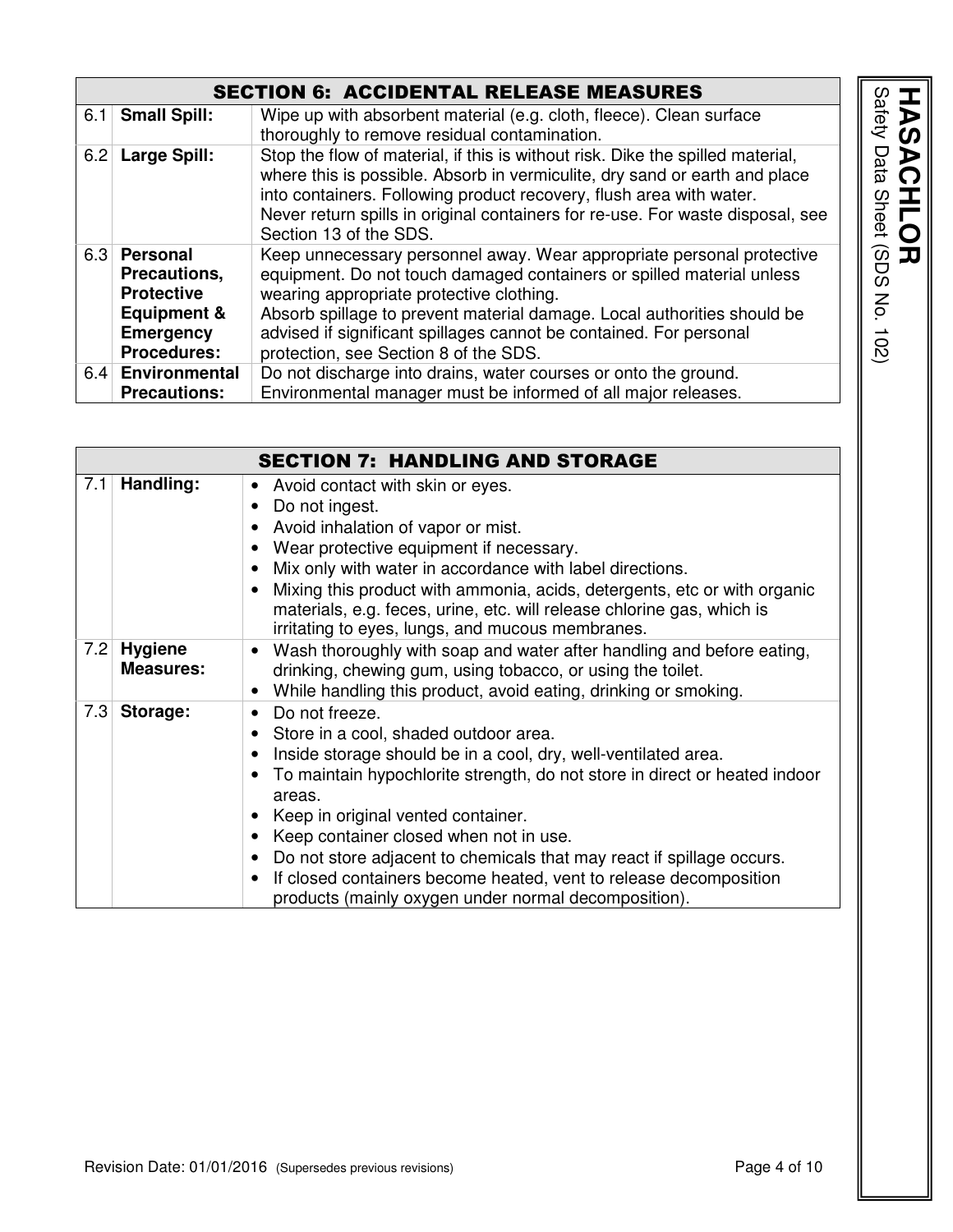|     |       | <b>SECTION 8: EXPOSURE CONTROLS / PERSONAL PROTECTION</b>                    |                                                                                                       |                                       |
|-----|-------|------------------------------------------------------------------------------|-------------------------------------------------------------------------------------------------------|---------------------------------------|
| 8.1 |       | <b>Engineering Controls:</b>                                                 | Local exhaust ventilation to maintain levels below                                                    |                                       |
|     |       |                                                                              | STEL (Short Term Exposure Limit) of 1 ppm as<br>chlorine.                                             |                                       |
| 8.2 |       | <b>Personal Protection:</b>                                                  |                                                                                                       |                                       |
|     | 8.2.1 | Eye / Face Protection:                                                       | Wear safety glasses, goggles or face shield to                                                        |                                       |
|     |       |                                                                              | prevent eye contact.                                                                                  |                                       |
|     | 8.2.2 | <b>Skin Protection:</b>                                                      | Wear appropriate chemical resistant protective<br>clothing and chemical resistant gloves to prevent   |                                       |
|     |       |                                                                              | skin contact. Butyl rubber, Neoprene, or Nitrile                                                      |                                       |
|     |       |                                                                              | Gloves should be worn when handling this                                                              |                                       |
|     |       |                                                                              | material. Wear chemical resistant clothing such as                                                    |                                       |
|     |       |                                                                              | a rubber apron when splashing may occur. Rinse                                                        |                                       |
|     |       |                                                                              | immediately if skin is contaminated. Remove                                                           |                                       |
|     |       |                                                                              | contaminated clothing promptly and wash before                                                        |                                       |
|     | 8.2.3 | <b>Respiratory Protection:</b>                                               | reuse. Clean protective equipment before reuse.                                                       |                                       |
|     |       |                                                                              | Avoid breathing vapor or mist. When airborne<br>exposure limits are exceeded (see below), use         |                                       |
|     |       |                                                                              | NIOSH approved respiratory protection equipment                                                       |                                       |
|     |       |                                                                              | appropriate to the material and/or its components.<br>Full facepiece equipment is recommended and, if |                                       |
|     |       |                                                                              | used, replaces need for face shield and chemical                                                      |                                       |
|     |       |                                                                              | goggles. For emergency and other conditions                                                           |                                       |
|     |       |                                                                              | where exposure limit may be significantly                                                             |                                       |
|     |       |                                                                              | exceeded, use an approved full face positive-                                                         |                                       |
|     |       |                                                                              | pressure, self-contained breathing apparatus.                                                         |                                       |
|     | 8.2.4 | <b>Other Safety Equipment:</b>                                               | Eye wash facility and emergency shower should                                                         |                                       |
|     |       |                                                                              | be in close proximity.                                                                                |                                       |
| 8.3 |       | <b>Exposure Limits:</b>                                                      | <b>Sodium Hypochlorite</b>                                                                            | Chlorine*                             |
|     | 8.3.1 | <b>AIHA</b> (American Industrial Hygiene                                     | 2 mg/m <sup>3</sup> : 15 minute.                                                                      | Not established                       |
|     |       | Association) / WEEL (Workplace                                               | (Short-term time weighted                                                                             |                                       |
|     |       | Environmental Exposure Level<br>guides) 2010                                 | average)                                                                                              |                                       |
|     | 8.3.2 | <b>ACGIH</b> (American Conference of                                         | Not established.                                                                                      | $0.5$ ppm                             |
|     |       | Governmental Industrial Hygienists)                                          |                                                                                                       |                                       |
|     |       |                                                                              |                                                                                                       |                                       |
|     |       | <b>TWA</b> (Time Weighted Average)                                           |                                                                                                       |                                       |
|     | 8.3.3 | <b>ACGIH STEL (Short Term Exposure</b>                                       | Not established.                                                                                      | 1 ppm                                 |
|     |       | Limit)                                                                       |                                                                                                       |                                       |
|     | 8.3.4 | <b>OSHA PEL</b> (Permisible Exposure                                         | Not established.                                                                                      | $0.5$ ppm                             |
|     |       | Limit)                                                                       |                                                                                                       |                                       |
|     | 8.3.5 | <b>ACGIH Ceiling</b>                                                         | Not established.                                                                                      | Not established                       |
|     | 8.3.6 | <b>NIOSH</b> (National Institute for                                         | Not established.                                                                                      | 10 ppm                                |
|     |       | Occupational Safety & Health) <b>IDLH</b>                                    |                                                                                                       |                                       |
|     | 8.3.7 | (Immediate Danger to Life & Health)<br><b>OSHA STEL (Short Term Exposure</b> | Not established.                                                                                      |                                       |
|     |       | Limit)<br><b>NIOSH</b> (15 min. ceiling)                                     | Not established.                                                                                      | 1 ppm as Cl <sub>2</sub><br>$0.5$ ppm |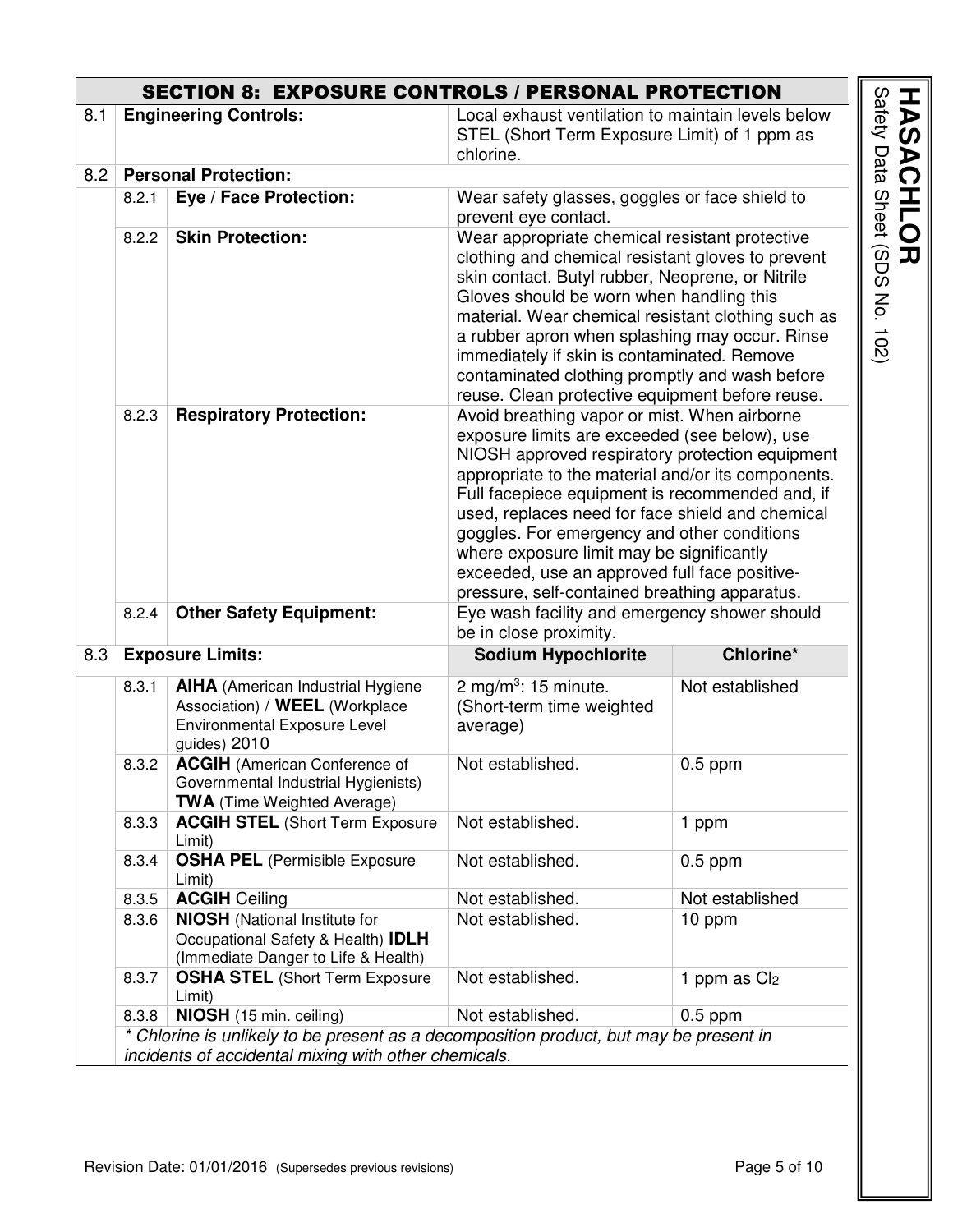|      | <b>SECTION 9: PHYSICAL AND CHEMICAL PROPERTIES</b> |                                                   |  |  |  |
|------|----------------------------------------------------|---------------------------------------------------|--|--|--|
| 9.1  | Appearance:                                        | Greenish yellow liquid.                           |  |  |  |
| 9.2  | Odor:                                              | Pungent.                                          |  |  |  |
| 9.3  | <b>Odor Threshold:</b>                             | $0.9 \,\mathrm{mg/m^3}$ .                         |  |  |  |
| 9.4  | pH:                                                | $11.2 - 11.4$ (1% solution)                       |  |  |  |
| 9.5  | <b>Melting Point:</b>                              | Not pertinent.                                    |  |  |  |
| 9.6  | <b>Freezing point:</b>                             | $-23.3$ °C (-10°F)                                |  |  |  |
| 9.7  | <b>Boiling Point &amp; Boiling Range:</b>          | Decomposes @ 110 °C (230 °F)                      |  |  |  |
| 9.8  | <b>Flash Point:</b>                                | No information available.                         |  |  |  |
| 9.9  | <b>Evaporation Rate:</b>                           | No information available.                         |  |  |  |
| 9.10 | Flammability (solid, gas):                         | Not flammable.                                    |  |  |  |
| 9.11 | Upper / Lower Flammability or                      | No information available.                         |  |  |  |
|      | <b>Explosive Limits:</b>                           |                                                   |  |  |  |
| 9.12 | <b>Vapor Pressure:</b>                             | 12.1 mm Hg @ 20 ℃ (68 °F)                         |  |  |  |
|      | 9.13   Vapor Density:                              | $2.61$ (air=1)                                    |  |  |  |
| 9.14 | <b>Relative Density (Specific</b>                  | 1.2 g/mL or 10 lb/gallon @ 20 °C (68 °F)          |  |  |  |
|      | Gravity):                                          |                                                   |  |  |  |
| 9.15 | <b>Solubility in Water:</b>                        | Mixes infinitely with water.                      |  |  |  |
| 9.16 | <b>Partition Coefficient: (n-octanol /</b>         | No information available.                         |  |  |  |
|      | water):                                            |                                                   |  |  |  |
| 9.17 | <b>Auto-ignition Temperature:</b>                  | No information available.                         |  |  |  |
| 9.18 | <b>Decomposition Temperature:</b>                  | Decomposes @ 110 °C (230 °F)                      |  |  |  |
| 9.19 | <b>Molecular Weight:</b>                           | 74.5 g/mole                                       |  |  |  |
| 9.20 | <b>Viscosity:</b>                                  | 1.75 - 2.50 centipoises (varies with temperature) |  |  |  |

|                   | <b>SECTION 10: STABILITY AND REACTIVITY</b>        |                                                                                                                                                                                                                                         |  |  |
|-------------------|----------------------------------------------------|-----------------------------------------------------------------------------------------------------------------------------------------------------------------------------------------------------------------------------------------|--|--|
| 10.1              | <b>Stability:</b>                                  | Stable under normal conditions of storage, handling, and use.                                                                                                                                                                           |  |  |
| 10.2 <sub>1</sub> | <b>Instability / Decomposition</b>                 | All bleach decomposition is dependant on temperature. For                                                                                                                                                                               |  |  |
|                   | Temperature:                                       | any given temperature, the higher the strength, the faster it<br>decomposes. In summary, for every 10°C increase in storage<br>temperature, the sodium hypochlorite will decompose at an<br>increased rate factor of approximately 3.5. |  |  |
| 10.3              | <b>Conditions of Instability:</b>                  | High heat, ultraviolet light.                                                                                                                                                                                                           |  |  |
| 10.4              | Incompatibility with<br><b>Various Substances:</b> | Oxidizing agents, acids, nitrogen containing organics, metals,<br>iron, copper, nickel, cobalt, organic materials, and ammonia.                                                                                                         |  |  |
| 10.5              | <b>Corrosivity:</b>                                | Corrosive to metals.                                                                                                                                                                                                                    |  |  |
| 10.6              | <b>Special Remarks on</b><br><b>Reactivity:</b>    | Rate of decomposition increases with heat.<br>May develop chlorine if mixed with acidic solutions.                                                                                                                                      |  |  |
| 10.7              | <b>Special Remarks on</b><br><b>Corrosivity:</b>   | None.                                                                                                                                                                                                                                   |  |  |
| 10.8              | <b>Hazardous Polymerization:</b>                   | Will not occur.                                                                                                                                                                                                                         |  |  |

Safety Data Sheet (SDS No. 102)

**HASACHLOR<br>Safety Data Sheet (SDS No. 102)**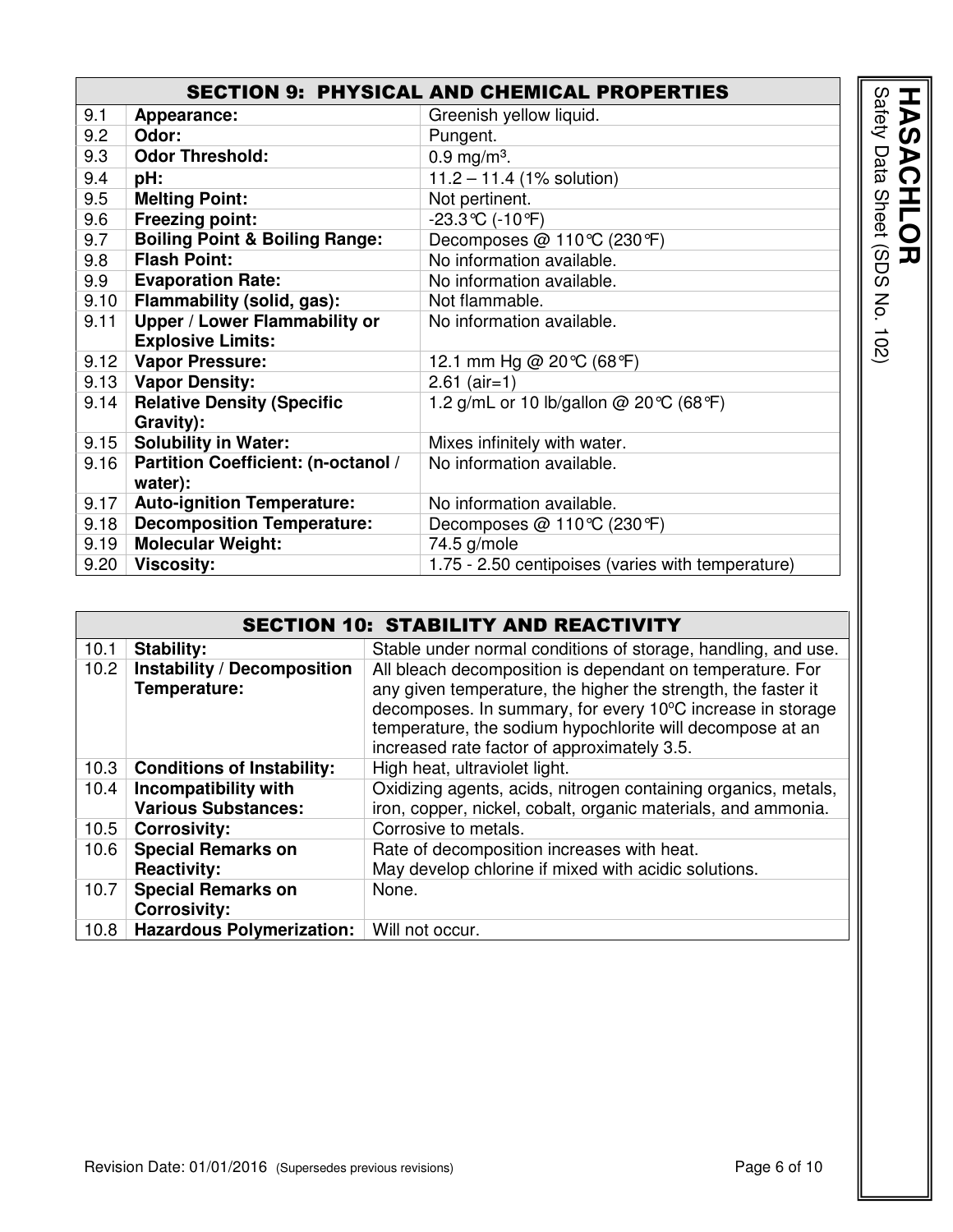### SECTION 11: TOXICOLOGICAL INFORMATION

| <b>SECTION 11: TOXICOLOGICAL INFORMATION</b> |                                                    |                                                                                                                                                                                                                                                    |                                   |
|----------------------------------------------|----------------------------------------------------|----------------------------------------------------------------------------------------------------------------------------------------------------------------------------------------------------------------------------------------------------|-----------------------------------|
| 11.1                                         | <b>Routes of Entry:</b>                            | Eyes, skin, ingestion, dermal absorption.                                                                                                                                                                                                          | Safety<br>$\overline{\mathbf{b}}$ |
| 11.2                                         | <b>Acute Toxicity:</b>                             |                                                                                                                                                                                                                                                    | ၯ                                 |
|                                              | 11.2.1 Oral Toxicity $(LD_{50})$ :                 | $3-5$ g/kg (rat)                                                                                                                                                                                                                                   | Data<br>$\triangleright$          |
|                                              | 11.2.2 Dermal Toxicity (LD <sub>50</sub> ):        | $>2$ g/kg (rabbit)                                                                                                                                                                                                                                 |                                   |
|                                              | 11.2.3 Primary Eye Irritation:                     | Corrosive                                                                                                                                                                                                                                          | <b>Sheet</b>                      |
|                                              | 11.2.4 Primary Skin Irritation:                    | Corrosive                                                                                                                                                                                                                                          |                                   |
|                                              | 11.2.5 Inhalation Toxicity $(LC_{50})$ :           | No data available.                                                                                                                                                                                                                                 |                                   |
| 11.3                                         | <b>Chronic Effects (Human Risk</b><br>Assessment): | Based on the toxicity profile and exposure scenarios for<br>sodium hypochlorite, EPA concludes that the risks from<br>chronic and subchronic exposure to low levels of these<br>pesticides are minimal and without consequence to<br>human health. | SDS<br>IJ<br>No.<br>102           |
| 11.4                                         | <b>Tolerance Requirement:</b>                      | Exempt (EPA document "Index to Pesticide Chemical<br>Names, Part 180 Tolerance Information, and Food and<br>Feed Commodities (by Commodity)" July 2010                                                                                             |                                   |

| <b>SECTION 12: ECOLOGICAL INFORMATION</b>                              |                        |                                  |                                                                                                                                                                                                                                                                                                                                                                                                                                                                                                                                                                                                                                                                                                                                                                                                            |  |  |
|------------------------------------------------------------------------|------------------------|----------------------------------|------------------------------------------------------------------------------------------------------------------------------------------------------------------------------------------------------------------------------------------------------------------------------------------------------------------------------------------------------------------------------------------------------------------------------------------------------------------------------------------------------------------------------------------------------------------------------------------------------------------------------------------------------------------------------------------------------------------------------------------------------------------------------------------------------------|--|--|
| 12.1                                                                   | <b>Ecotoxicity:</b>    |                                  | Sodium hypochlorite is low in toxicity to avian wildlife, but it is highly toxic to<br>freshwater fish and invertebrates.                                                                                                                                                                                                                                                                                                                                                                                                                                                                                                                                                                                                                                                                                  |  |  |
| 12.1.1<br><b>Freshwater</b><br><b>Fish</b><br><b>Toxicity:</b>         |                        |                                  | Atlantic Herring (clupea harengus)<br>$LC_{50} = 0.033 - 0.097$ mg//l/96 hr, flow through bioassay (pH: 8)<br>Shiner Perch (cymatogaster aggregata)<br>$LC_{50} = 0.045 - 0.098$ mg/l/96 hr, flow through bioassay (pH: 8)<br>Three Spine Stickleback (gasterosteus aculeatus)<br>$LC_{50} = 0.141 - 0.193$ mg/l/96 hr, flow through bioassay (pH: 8)<br>Pink Salmon (oncorhynchus gorbuscha)<br>$LC_{50} = 0.023 - 0.052$ mg/l/96 hr, flow through bioassay (pH: 8)<br>Coho Salmon (oncorhynchus kisutch)<br>$LC_{50} = 0.026 - 0.038$ mg/l/96 hr, flow through bioassay (pH: 8)<br>English Sole (parophrys vetulus)<br>$LC_{50} = 0.044 - 0.144$ mg/l/96 hr, flow through bioassay (pH: 8)<br>Fat Head Minnow (pimephales promelas)<br>$LC_{50} = 0.22 - 0.62$ mg/l/96 hr, flow through bioassay (pH: 7) |  |  |
|                                                                        | 12.1.2                 | Invertebrate<br><b>Toxicity:</b> | Water Flea (ceriodaphnia sp. 0)<br>$LC_{50} = 0.006$ mg/l/24 hr<br>Water Flea (daphnia magna)<br>$LC_{50} = 0.07 - 0.7$ mg/l/24 hr<br>Water Flea (daphnia magna)<br>$LC_{50} = 2.1$ mg/l/96 hr<br>Fresh Water Shrimp (gammarus fasciatus)<br>$LC_{50} = 0.4$ mg/l/96 hr<br>No common name (nitocra spinipes)<br>$LC_{50} = 0.40$ mg/l/96 hr<br>Grass Shrimp (palaemonetes pugio)<br>$LC_{50} = 0.52$ mg/l/96 hr                                                                                                                                                                                                                                                                                                                                                                                            |  |  |
| 12.2                                                                   | <b>Persistence:</b>    |                                  | No data available.                                                                                                                                                                                                                                                                                                                                                                                                                                                                                                                                                                                                                                                                                                                                                                                         |  |  |
| 12.3<br><b>Environmental Fate:</b><br>12.4<br><b>Bioconcentration:</b> |                        |                                  | In fresh water, sodium hypochlorite breaks down rapidly into non-toxic<br>compounds when exposed to sunlight. In seawater, chlorine levels decline<br>rapidly; however, hypobromite (which is acutely toxic to aquatic organisms)<br>is formed. EPA believes that the risk of acute exposure to aquatic<br>organisms is sufficiently mitigated by precautionary labeling and National<br>Pollutant Discharge Elimination System (NPDES) permit requirements.<br>This material is not expected to bioconcentrate in organisms.                                                                                                                                                                                                                                                                              |  |  |
| 12.5                                                                   | <b>Biodegradation:</b> |                                  | This material is inorganic and not subject to biodegradation.                                                                                                                                                                                                                                                                                                                                                                                                                                                                                                                                                                                                                                                                                                                                              |  |  |
|                                                                        |                        |                                  |                                                                                                                                                                                                                                                                                                                                                                                                                                                                                                                                                                                                                                                                                                                                                                                                            |  |  |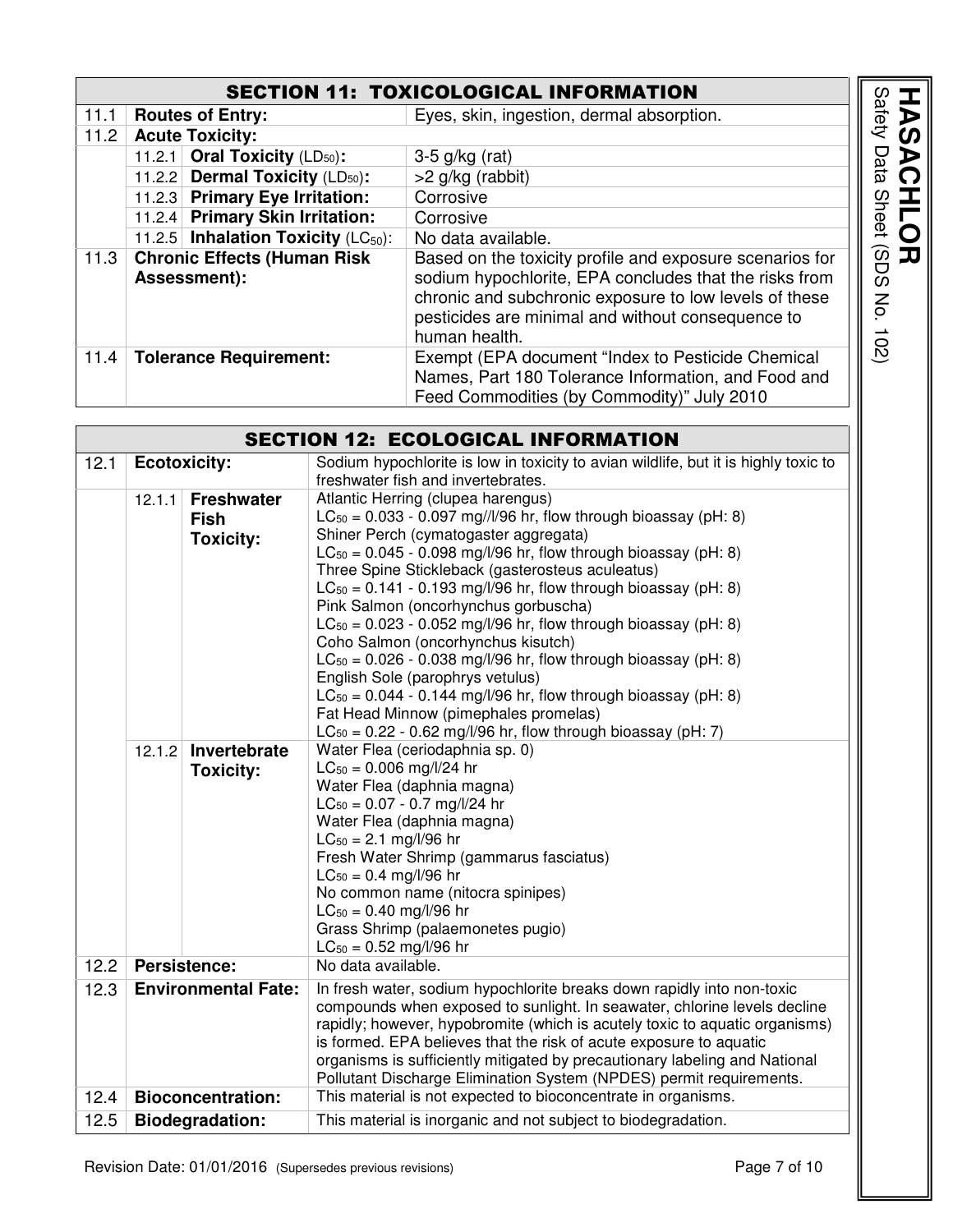#### SECTION 13: DISPOSAL CONSIDERATIONS

Do not contaminate food or feed by storage, disposal, or cleaning of equipment. Product or rinsates that cannot be used should be diluted with water before disposal in a sanitary sewer. This product can be neutralized with sodium bisulfite, sodium thiosulfate, sodium sulfite. Do not confuse these products with sulfates or bisulfates. Do not discharge effluent containing this product into lakes, streams, ponds, estuaries, oceans, or other waters unless in accordance with the requirements of a National Pollutant Discharge Elimination system (NPDES) permit and the permitting authority has been notified in writing prior to discharge. Do not contaminate water containing this product to sewer systems without previously notifying the local sewage treatment plant authority. For guidance, contact your State Water Board or Regional Office of the EPA. Dispose of in accordance with all applicable local, County, State, and Federal regulations.

|      |                                                                                                                    | <b>SECTION 14: TRANSPORT INFORMATION</b> |                               |
|------|--------------------------------------------------------------------------------------------------------------------|------------------------------------------|-------------------------------|
|      |                                                                                                                    | <b>Inside containers</b>                 | <b>Container</b>              |
|      |                                                                                                                    | $(1.3 gallons)$                          | $($ >1.3 gallons)             |
| 14.1 | <b>UN Number</b>                                                                                                   | <b>Limited Quantity</b>                  | <b>UN 1791</b>                |
| 14.2 | <b>UN Proper Shipping Name</b>                                                                                     |                                          | <b>Hypochlorite Solutions</b> |
|      |                                                                                                                    |                                          | (Sodium Hypochlorite)         |
| 14.3 | <b>Transport Hazard Class</b>                                                                                      | --                                       | 8                             |
| 14.4 | <b>Packing Group</b>                                                                                               | --                                       | PG III                        |
| 14.5 | <b>Environmental Hazard (e.g.</b>                                                                                  | Yes                                      | <b>Yes</b>                    |
|      | <b>Marine Pollutant)</b>                                                                                           |                                          |                               |
| 14.6 | <b>Reportable Quantity (RQ):</b>                                                                                   | 100 lb (45.4 kg) or 80                   | 100 lb (45.4 kg) or 80        |
|      |                                                                                                                    | gallons (based on 12.5%                  | gallons (based on 12.5%       |
|      |                                                                                                                    | active ingredient)                       | active ingredient)            |
| 14.7 | <b>Materials of Trade (MOT) Exceptions.</b>                                                                        |                                          |                               |
|      | Certain hazardous materials transported in small quantities as part of a business are subject                      |                                          |                               |
|      | to less regulation, because of the limited hazard they pose. These materials are known as                          |                                          |                               |
|      | Materials of Trade. The regulations that apply to MOTs are found in 49 CFR § 173.6.                                |                                          |                               |
|      | This information is not intended to convey all specific regulatory or operational requirements / information       |                                          |                               |
|      | relating to this product. It is the responsibility of the transporting organization to follow all applicable laws, |                                          |                               |
|      | regulations and rules relating to the transportation of the material.                                              |                                          |                               |

Safety Data Sheet (SDS No. 102) Safety Data Sheet (SDS No. 102) **HASACHLOR** HASACHLOR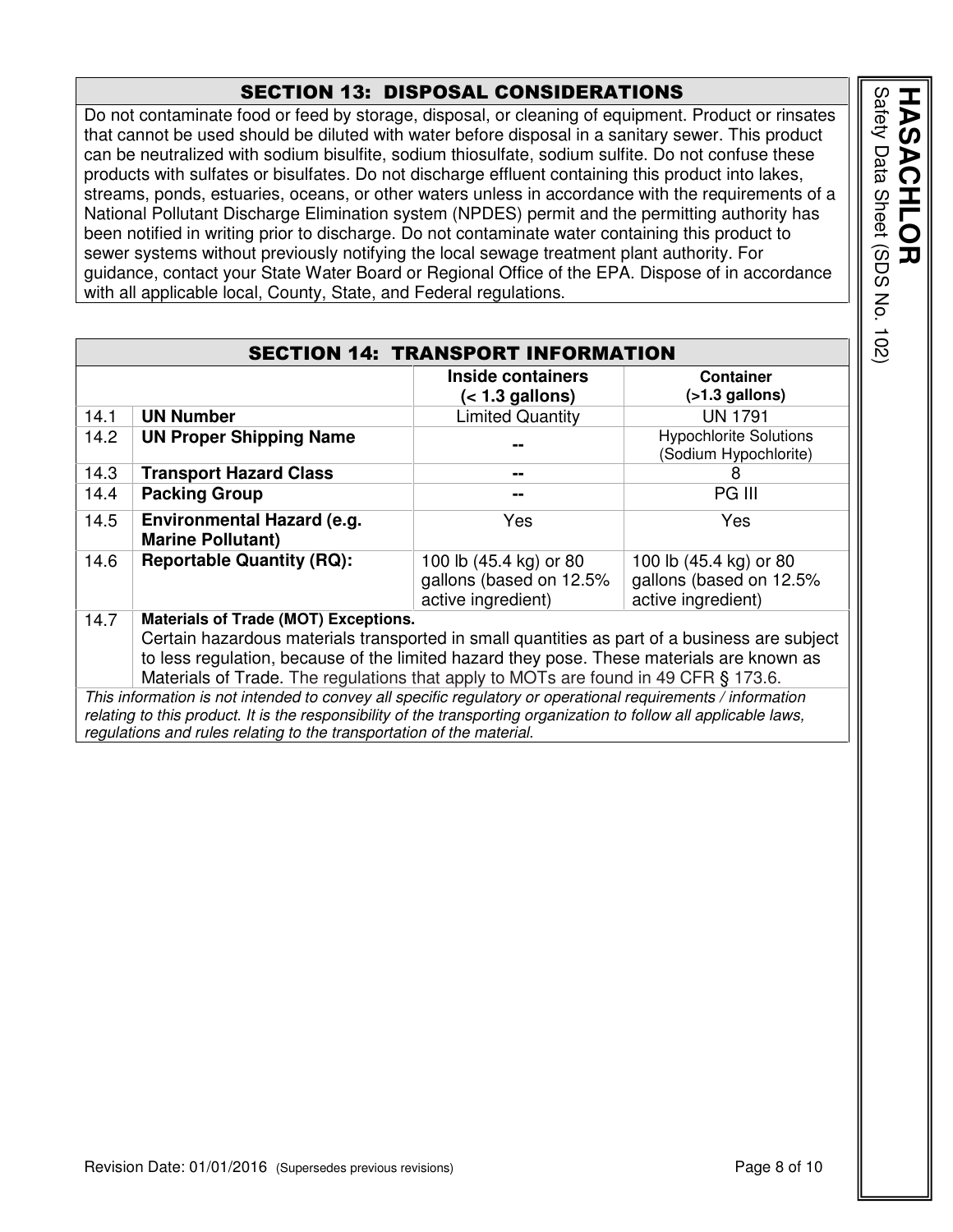### SECTION 15: REGULATORY INFORMATION

| 15.1 |        | <b>U.S. Regulations:</b>                                                                                                                                                                                                                                                                                                                                                                                                                                                                                                                                                                                                                                                                                                                                                                                                                                                                                                                                                                                                                                                                                                                                                                                                                                                                                                                                                                                                                                                                                                                                                                                                                   |                                            |                                                                                                                                                                                                                                 |                                                           |
|------|--------|--------------------------------------------------------------------------------------------------------------------------------------------------------------------------------------------------------------------------------------------------------------------------------------------------------------------------------------------------------------------------------------------------------------------------------------------------------------------------------------------------------------------------------------------------------------------------------------------------------------------------------------------------------------------------------------------------------------------------------------------------------------------------------------------------------------------------------------------------------------------------------------------------------------------------------------------------------------------------------------------------------------------------------------------------------------------------------------------------------------------------------------------------------------------------------------------------------------------------------------------------------------------------------------------------------------------------------------------------------------------------------------------------------------------------------------------------------------------------------------------------------------------------------------------------------------------------------------------------------------------------------------------|--------------------------------------------|---------------------------------------------------------------------------------------------------------------------------------------------------------------------------------------------------------------------------------|-----------------------------------------------------------|
|      |        | 15.1.1 OSHA HAZCOM (Hazard                                                                                                                                                                                                                                                                                                                                                                                                                                                                                                                                                                                                                                                                                                                                                                                                                                                                                                                                                                                                                                                                                                                                                                                                                                                                                                                                                                                                                                                                                                                                                                                                                 |                                            |                                                                                                                                                                                                                                 | This material is considered hazardous under the           |
|      |        | Communication)                                                                                                                                                                                                                                                                                                                                                                                                                                                                                                                                                                                                                                                                                                                                                                                                                                                                                                                                                                                                                                                                                                                                                                                                                                                                                                                                                                                                                                                                                                                                                                                                                             |                                            |                                                                                                                                                                                                                                 | HAZCOM Standard (29 CFR 1910.1200)                        |
|      |        | 15.1.2 OSHA PSM (Process Safety<br>Management)                                                                                                                                                                                                                                                                                                                                                                                                                                                                                                                                                                                                                                                                                                                                                                                                                                                                                                                                                                                                                                                                                                                                                                                                                                                                                                                                                                                                                                                                                                                                                                                             |                                            |                                                                                                                                                                                                                                 | Not regulated under PSM Standard (29 CFR 1910.119)        |
|      |        | 15.1.3 <b>EPA FIFRA</b> (Federal Insecticide,                                                                                                                                                                                                                                                                                                                                                                                                                                                                                                                                                                                                                                                                                                                                                                                                                                                                                                                                                                                                                                                                                                                                                                                                                                                                                                                                                                                                                                                                                                                                                                                              |                                            | EPA Reg. No. : 10897-26                                                                                                                                                                                                         |                                                           |
|      |        | Fungicide and Rodenticide Act)                                                                                                                                                                                                                                                                                                                                                                                                                                                                                                                                                                                                                                                                                                                                                                                                                                                                                                                                                                                                                                                                                                                                                                                                                                                                                                                                                                                                                                                                                                                                                                                                             | (Registered pesticide under 40 CFR 152.10) |                                                                                                                                                                                                                                 |                                                           |
|      |        | 15.1.4 <b>EPA TSCA</b> (Toxic Substance                                                                                                                                                                                                                                                                                                                                                                                                                                                                                                                                                                                                                                                                                                                                                                                                                                                                                                                                                                                                                                                                                                                                                                                                                                                                                                                                                                                                                                                                                                                                                                                                    |                                            |                                                                                                                                                                                                                                 | All components are listed or exempted.                    |
|      |        | Control Act)                                                                                                                                                                                                                                                                                                                                                                                                                                                                                                                                                                                                                                                                                                                                                                                                                                                                                                                                                                                                                                                                                                                                                                                                                                                                                                                                                                                                                                                                                                                                                                                                                               | notification.                              |                                                                                                                                                                                                                                 | TSCA 12(b): This product is not subject to export         |
|      |        | 15.1.5 EPA CERCLA (Comprehensive                                                                                                                                                                                                                                                                                                                                                                                                                                                                                                                                                                                                                                                                                                                                                                                                                                                                                                                                                                                                                                                                                                                                                                                                                                                                                                                                                                                                                                                                                                                                                                                                           |                                            |                                                                                                                                                                                                                                 | Reportable Quantity (RQ): 45.4 kg (100 lbs) or 80 gallons |
|      |        | Environmental Response,<br>Compensation, and Liability Act)                                                                                                                                                                                                                                                                                                                                                                                                                                                                                                                                                                                                                                                                                                                                                                                                                                                                                                                                                                                                                                                                                                                                                                                                                                                                                                                                                                                                                                                                                                                                                                                |                                            |                                                                                                                                                                                                                                 | (based on 12.5% active ingredient).                       |
|      | 15.1.6 | <b>EPA RMP</b> (Risk Management<br>Plan)                                                                                                                                                                                                                                                                                                                                                                                                                                                                                                                                                                                                                                                                                                                                                                                                                                                                                                                                                                                                                                                                                                                                                                                                                                                                                                                                                                                                                                                                                                                                                                                                   |                                            | Not listed. (40 CFR 68.130)                                                                                                                                                                                                     |                                                           |
| 15.2 |        | <b>State of California Regulations:</b>                                                                                                                                                                                                                                                                                                                                                                                                                                                                                                                                                                                                                                                                                                                                                                                                                                                                                                                                                                                                                                                                                                                                                                                                                                                                                                                                                                                                                                                                                                                                                                                                    |                                            |                                                                                                                                                                                                                                 |                                                           |
|      | 15.2.1 | Safe Drinking Water and Toxic Enforcement Act of 1986 [Proposition 65,<br><b>California only]:</b> Small quantities – less than 100 ppm (parts per million) – of impurities,<br>including bromates, may be found in all chlorinating products, including this product.<br>Bromates are derived from bromides, which are present in sodium chloride (table salt) from<br>which chlorine is manufactured. Additional small quantities of bromates may be generated<br>during the disinfection process. Bromates are known by the State of California to cause<br>cancer when administered by the oral (drinking or ingesting) route. Read and follow label<br>directions and use care when handling or using this product. The US Environmental<br>Protection Agency has established a maximum contaminant level (MCL) for bromates in<br>drinking water at 10 ppb (parts per billion). Application of this product in accordance with label<br>directions at use dilution will not exceed this level.<br>This warning is provided pursuant to Proposition 65, Chapter 6.6 of the California Health and<br>Safety Code, which requires the Governor of California to publish a list of chemicals "known to<br>the State to cause cancer or reproductive toxicity." This list is compiled in accordance with the<br>procedures established under the proposition, and can be obtained on the internet from<br>California's Office of Environmental Health Hazard Assessment at http://www.oehha.ca.gov.<br>15.2.2 CDPR (California Department of Pesticide Regulation)<br>15.2.3 CalARP (California Accidental Release Prevention<br>Program) |                                            |                                                                                                                                                                                                                                 | Registration No: 10897-26-ZB<br>Not regulated.            |
| 15.3 |        | <b>Canada Regulations:</b>                                                                                                                                                                                                                                                                                                                                                                                                                                                                                                                                                                                                                                                                                                                                                                                                                                                                                                                                                                                                                                                                                                                                                                                                                                                                                                                                                                                                                                                                                                                                                                                                                 |                                            |                                                                                                                                                                                                                                 |                                                           |
|      |        | 15.3.1 WHMIS (Workplace Hazardous<br>Materials Information System)                                                                                                                                                                                                                                                                                                                                                                                                                                                                                                                                                                                                                                                                                                                                                                                                                                                                                                                                                                                                                                                                                                                                                                                                                                                                                                                                                                                                                                                                                                                                                                         | 1% or greater.                             | <b>Classification: E (Corrosive Materials)</b><br>Health Effects Criteria Met by this Chemical:<br>■ E - Corrosive to skin<br>• E - TDG class 8 - corrosive substance<br>Ingredient Disclosure List: Included for disclosure at |                                                           |
|      | 15.3.2 | <b>DSL</b> (Domestic Substances List)                                                                                                                                                                                                                                                                                                                                                                                                                                                                                                                                                                                                                                                                                                                                                                                                                                                                                                                                                                                                                                                                                                                                                                                                                                                                                                                                                                                                                                                                                                                                                                                                      |                                            |                                                                                                                                                                                                                                 | All components of this product are on the DSL.            |
| 15.4 |        | <b>International Inventory:</b>                                                                                                                                                                                                                                                                                                                                                                                                                                                                                                                                                                                                                                                                                                                                                                                                                                                                                                                                                                                                                                                                                                                                                                                                                                                                                                                                                                                                                                                                                                                                                                                                            |                                            |                                                                                                                                                                                                                                 |                                                           |
|      | 15.4.1 | <b>AICS</b> (Australian Inventory of Chemical<br>Substances)<br>15.4.2   KECI (Korean Existing Chemicals Inventory)<br>15.4.3 PICCS (Philippine Inventory of Chemicals<br>and Chemical Substances)<br>15.4.4 <b>IECSC</b> (Inventory of Existing Chemical<br>Substances in China)                                                                                                                                                                                                                                                                                                                                                                                                                                                                                                                                                                                                                                                                                                                                                                                                                                                                                                                                                                                                                                                                                                                                                                                                                                                                                                                                                          |                                            | On inventory or in compliance with inventory.                                                                                                                                                                                   |                                                           |
|      |        |                                                                                                                                                                                                                                                                                                                                                                                                                                                                                                                                                                                                                                                                                                                                                                                                                                                                                                                                                                                                                                                                                                                                                                                                                                                                                                                                                                                                                                                                                                                                                                                                                                            |                                            | On inventory or in compliance with inventory.                                                                                                                                                                                   |                                                           |
|      |        |                                                                                                                                                                                                                                                                                                                                                                                                                                                                                                                                                                                                                                                                                                                                                                                                                                                                                                                                                                                                                                                                                                                                                                                                                                                                                                                                                                                                                                                                                                                                                                                                                                            |                                            | On inventory or in compliance with inventory.                                                                                                                                                                                   |                                                           |
|      |        |                                                                                                                                                                                                                                                                                                                                                                                                                                                                                                                                                                                                                                                                                                                                                                                                                                                                                                                                                                                                                                                                                                                                                                                                                                                                                                                                                                                                                                                                                                                                                                                                                                            |                                            | On inventory or in compliance with inventory.                                                                                                                                                                                   |                                                           |
|      | 15.4.5 | <b>NZIoC</b> (New Zealand Inventory of<br>Chemicals)                                                                                                                                                                                                                                                                                                                                                                                                                                                                                                                                                                                                                                                                                                                                                                                                                                                                                                                                                                                                                                                                                                                                                                                                                                                                                                                                                                                                                                                                                                                                                                                       |                                            |                                                                                                                                                                                                                                 | On inventory or in compliance with inventory.             |

Safety Data Sheet (SDS No. 102)

**HASACHLOR**<br>Safety Data Sheet (SDS No. 102)